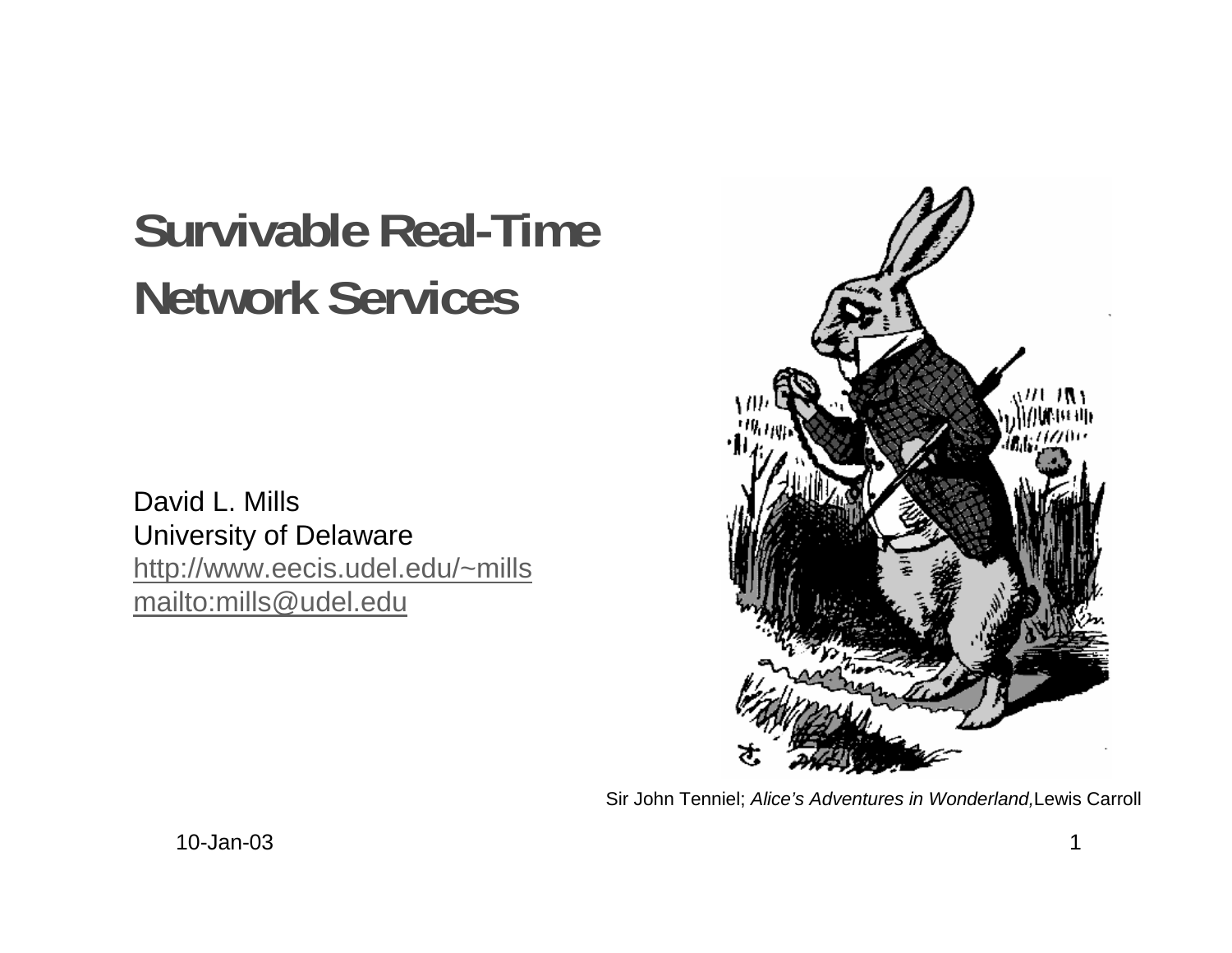# **Distributed, real-time sensor networks**

- o Ad-hoc, wireless networking
	- $\bullet$ Self organizing network infrastructure
	- •Redundant sensors resist loss of data
	- •Diversity paths resist jamming
- o Autonomous system model
	- •Sensors loosely deployed on battlefield or planetary surface
	- •Sensors can be lost or destroyed or added during the mission
- o Working assumptions
	- •Lowest level is network connectivity and routing
	- $\bullet$ Next level is security and time management
	- $\bullet$ Higher levels define applications
- o Game plan
	- $\bullet$ Nearest equivalent sandbox is the Internet
	- •Nearest equivalent sensor network is the Network Time Protocol (NTP)

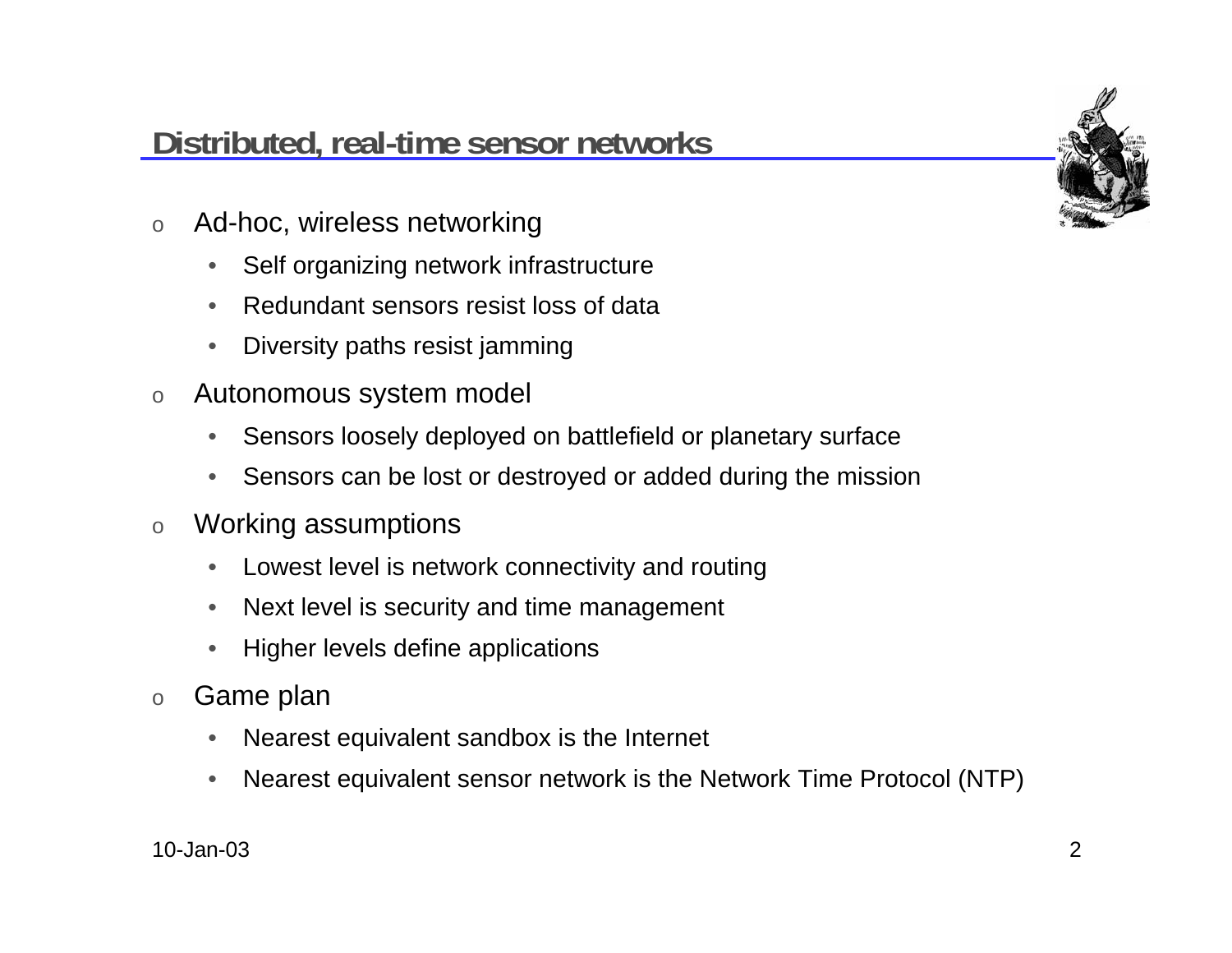

- o Fire-and-forget software
	- $\bullet$  Single software distribution can be configured, built and installed automatically on most host architectures and operating systems
	- • Run-time configuration can be automatically determined and maintained in response to changing network topology and server availability
- o Autonomous configuration
	- •Survey nearby network environment to construct a list of suitable servers
	- • Select best servers from among the list using mitigation algorithms and a statistical metric
	- $\bullet$ Reconfigure the subnet for best accuracy with overhead constraints
	- •Periodically refresh the list in order to adapt to changing topology
- o Autonomous authentication
	- $\bullet$ For each new server found, fetch and verify its cryptographic credentials
	- •Authenticate each message received using an engineered protocol
	- •Regenerate keys in a timely manner to avoid compromise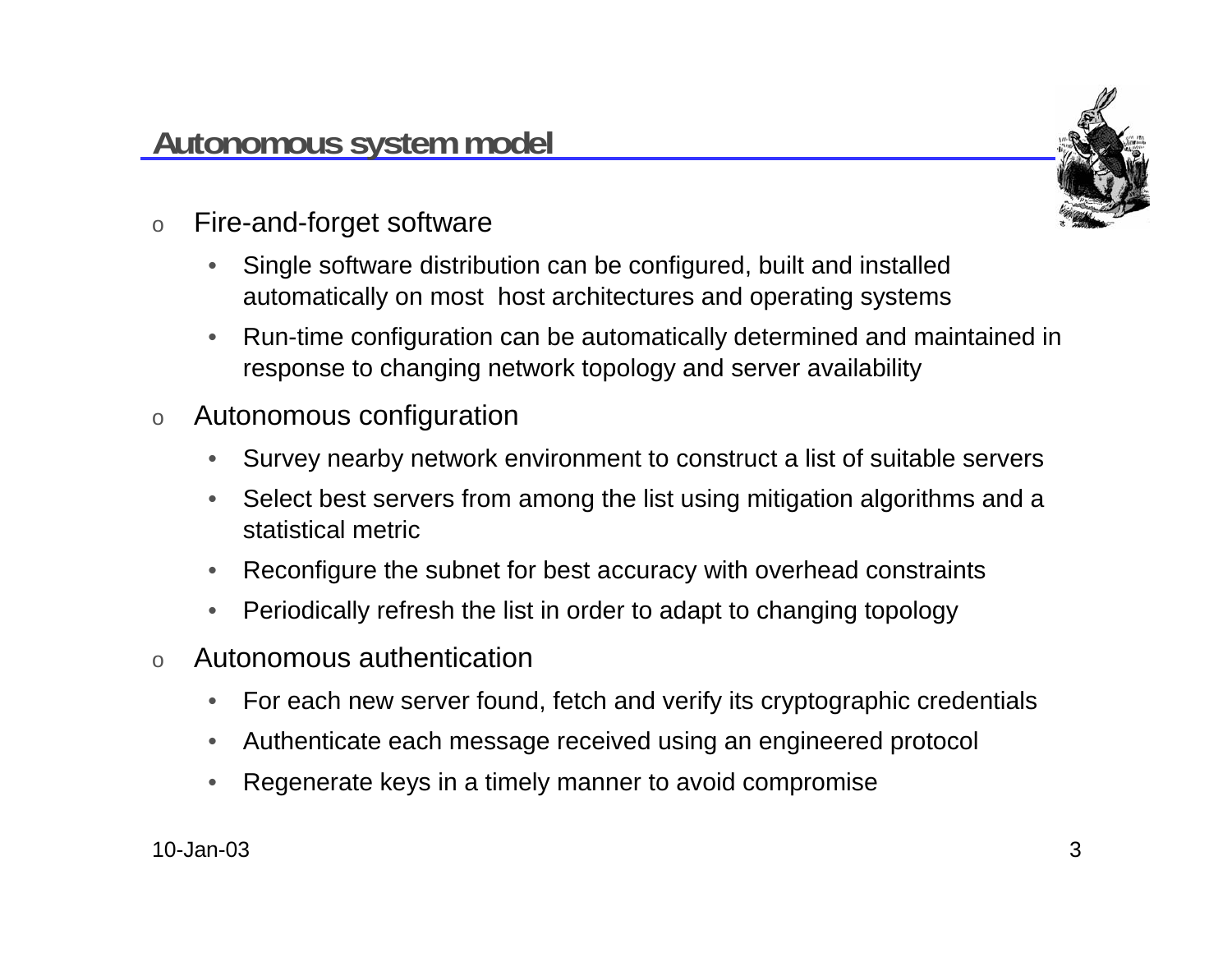

- o Goals
	- • Robustness to many and varied kinds of failures, including Byzantine faults, destruction, malicious attacks and implementation bugs
	- •Maximum utilization of Internet multicast services and protocols
	- •Depend only on public values and certificates seeded in the network itself
	- •Cryptographic authentication based on established public key infrastructure
- o Non-goals
	- •Administrative scoping – use it as it is, but provide TTL fences
	- •Access control - this is provided by firewalls and address filtering
	- •Privacy - all protocol values, including time values, are public
	- • Protection against attacks on data values - this is provided by the NTP protocol
	- $\bullet$ Non-repudiation - this can be provided by a layered protocol if necessary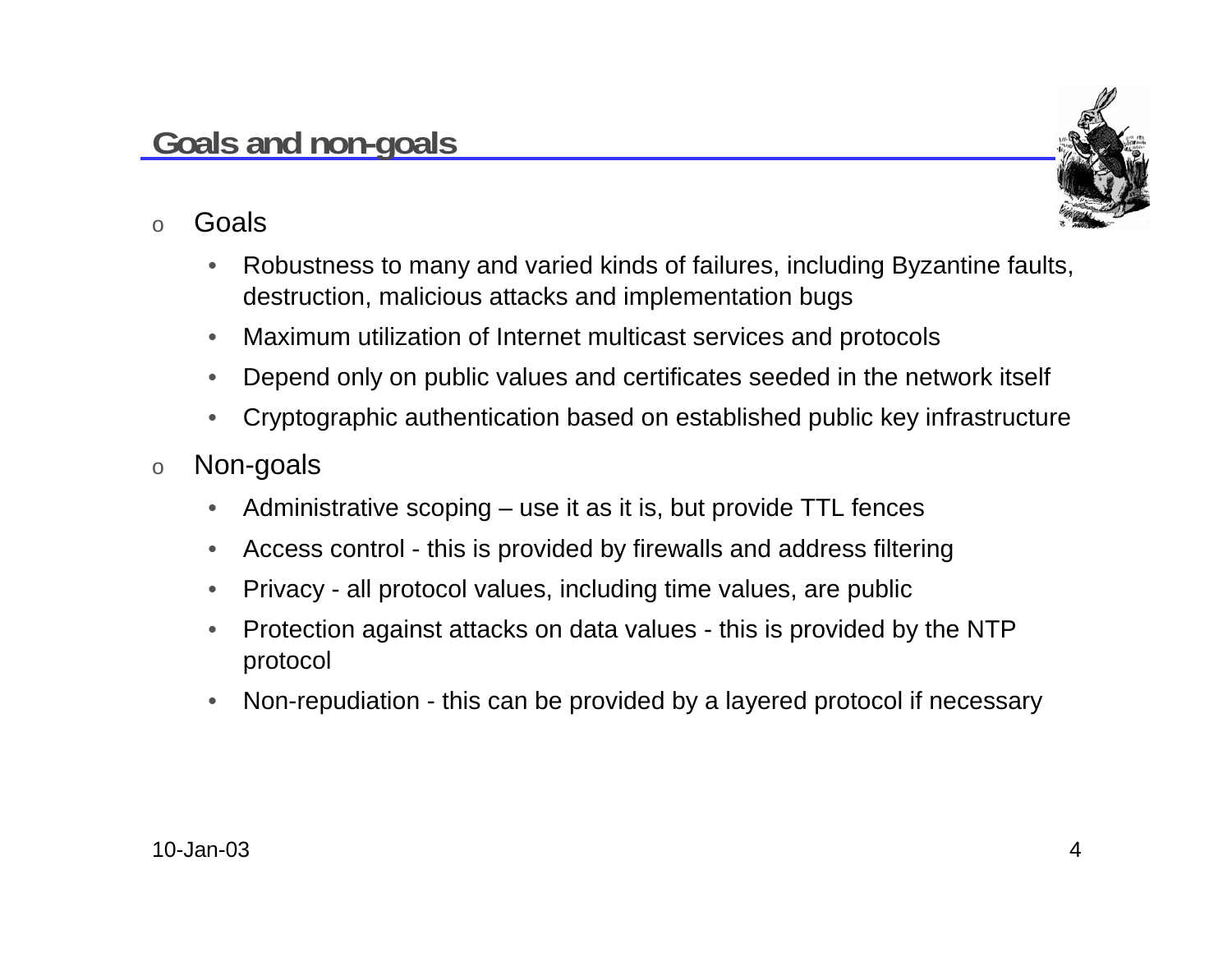

- o Anatomy of a sensor
	- •Multiple peers provide redundancy and diversity
	- •Data filters select best from a window of offset/delay samples
	- • Intersection algorithm discards falsetickers using Byzantine agreement principles
	- •Clustering algorithm picks the best subset of truechimer peers
	- • Combining algorithm, loop filter and variable frequency oscillator (VFO) implement hybrid phase/frequency-lock feedback loop which determines the system time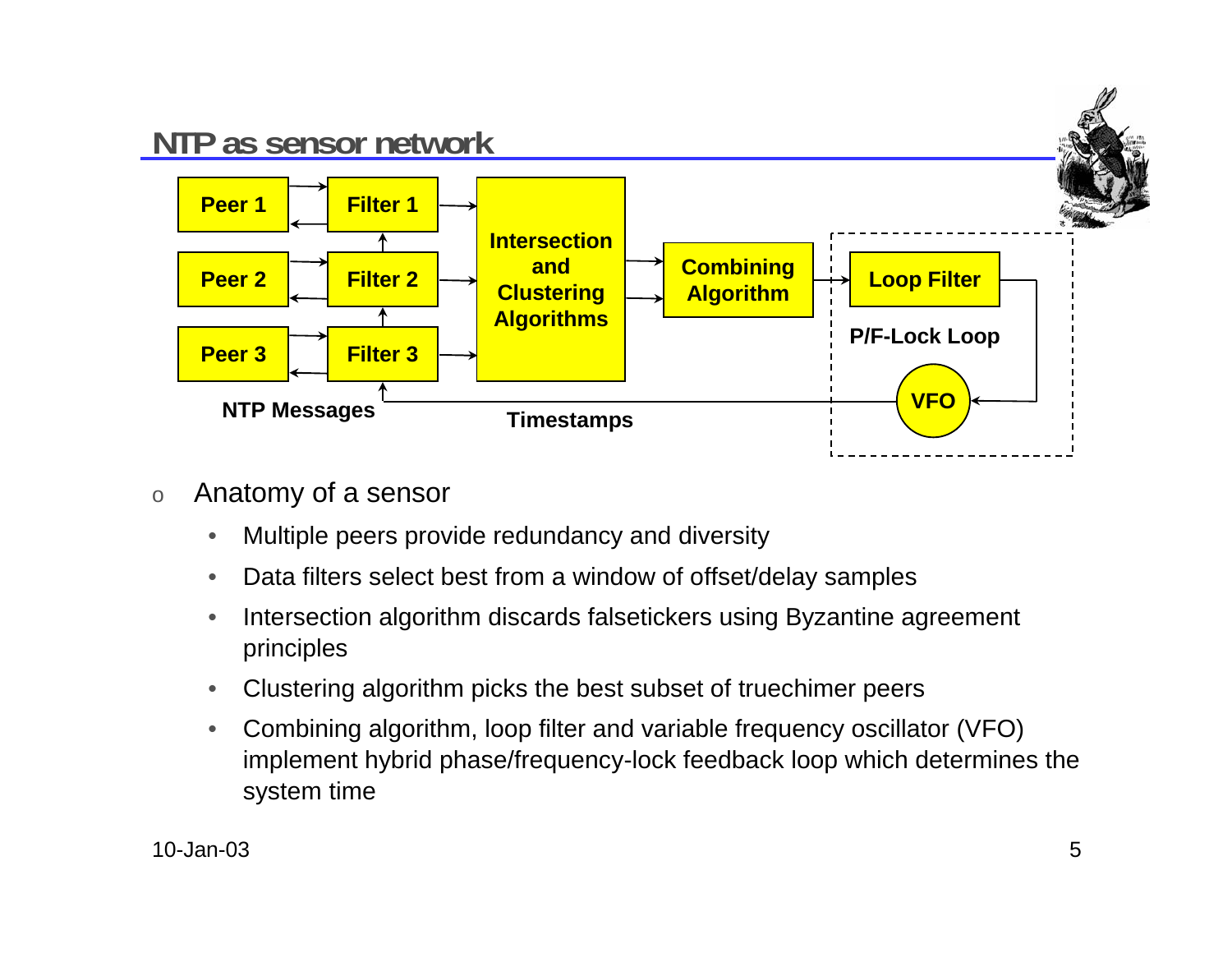

- oConfiguration and authentication and synchronization are inseparable
- o Autonomous configuration (Manycast)
	- $\bullet$ Centralized configuration management does not scale to large networks
	- • Finding optimal topologies in large subnet graphs under degree and distance constraints is NP-hard
	- •Formal methods may not produce good topologies in acceptable time
	- $\bullet$ Span-limited, expanding-ring search strategies may be a good place to start
- o Autonomous authentication (Autokey)
	- •Centralized key management does not scale to large networks
	- • Symmetric key cryptosystems require pairwise key agreement and persistent state in clients and servers
	- •Servers cannot maintain persistent state for possibly thousands of clients
	- $\bullet$ Public-key cryptosystems are too slow for good timekeeping
	- • Solution may involve a combination of public and symmetric key cryptosystems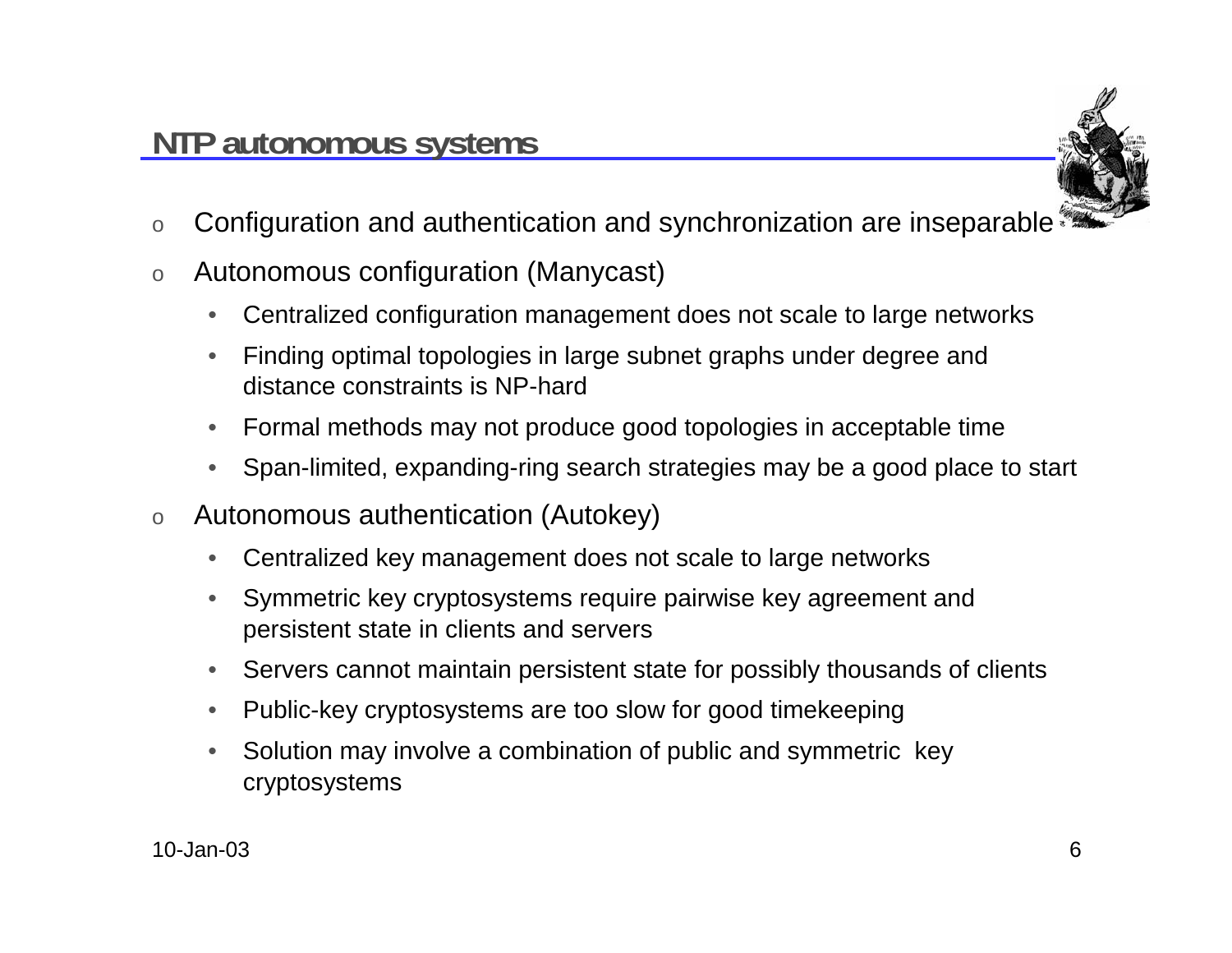### **Autonomous configuration**

- o Manycast dynamic server discovery scheme
	- $\bullet$ Clients discover servers using span-limited, expanding-ring search
	- • To minimize overhead, clients send polls at intervals depending on the number of servers found
	- $\bullet$ To minimize implosion, servers reply only if equal or lower stratum
	- $\bullet$ Clients mobilize potential server associations for later mitigation
- o Automatic quasi-optimal mitigation algorithms
	- $\bullet$ NTP synchronization distance metric is used as a quality indicator
	- •Distance is dominated by stratum, which is normally controlling
	- •Byzantine agreement algorithm is used to detect and discard falsetickers
	- • Clustering algorithm discards outlyers in repeating rounds until no more than a fixed minimum number of survivors remain

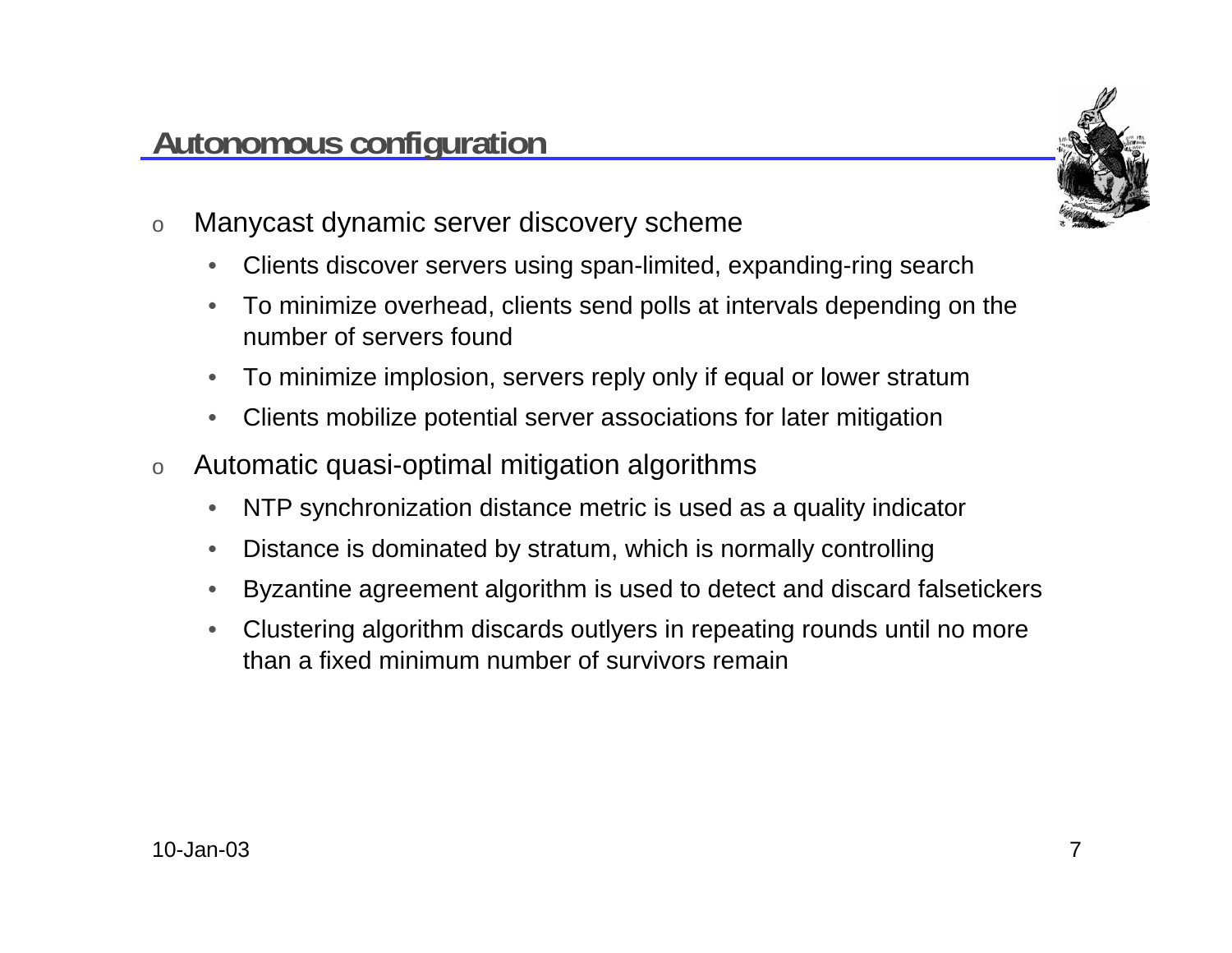# **Static and dynamic stratum assignment**



- o Manycast subnet topology is automatically determined and maintained
	- $\bullet$ Nodes are identically configured as both Manycast servers and clients
	- •In addition, primary servers are configured for external references
	- • In operation, primary servers peer with each other, secondary servers peer first with primary, then with secondary servers at the same stratum
- o However, this scheme results in only two strata, so we assign each node static floor and ceiling strata
	- •Peer distance below the floor is increased by the floor
	- $\bullet$ Peer distance above the ceiling is increased to the maximum
	- •Node stays between floor and ceiling, unless insufficient servers are found
	- •Manycast search strategy stays the same
- o However, the scheme needs to dynamically determine quasi-optimum floor and ceiling for each node
	- •Ongoing research…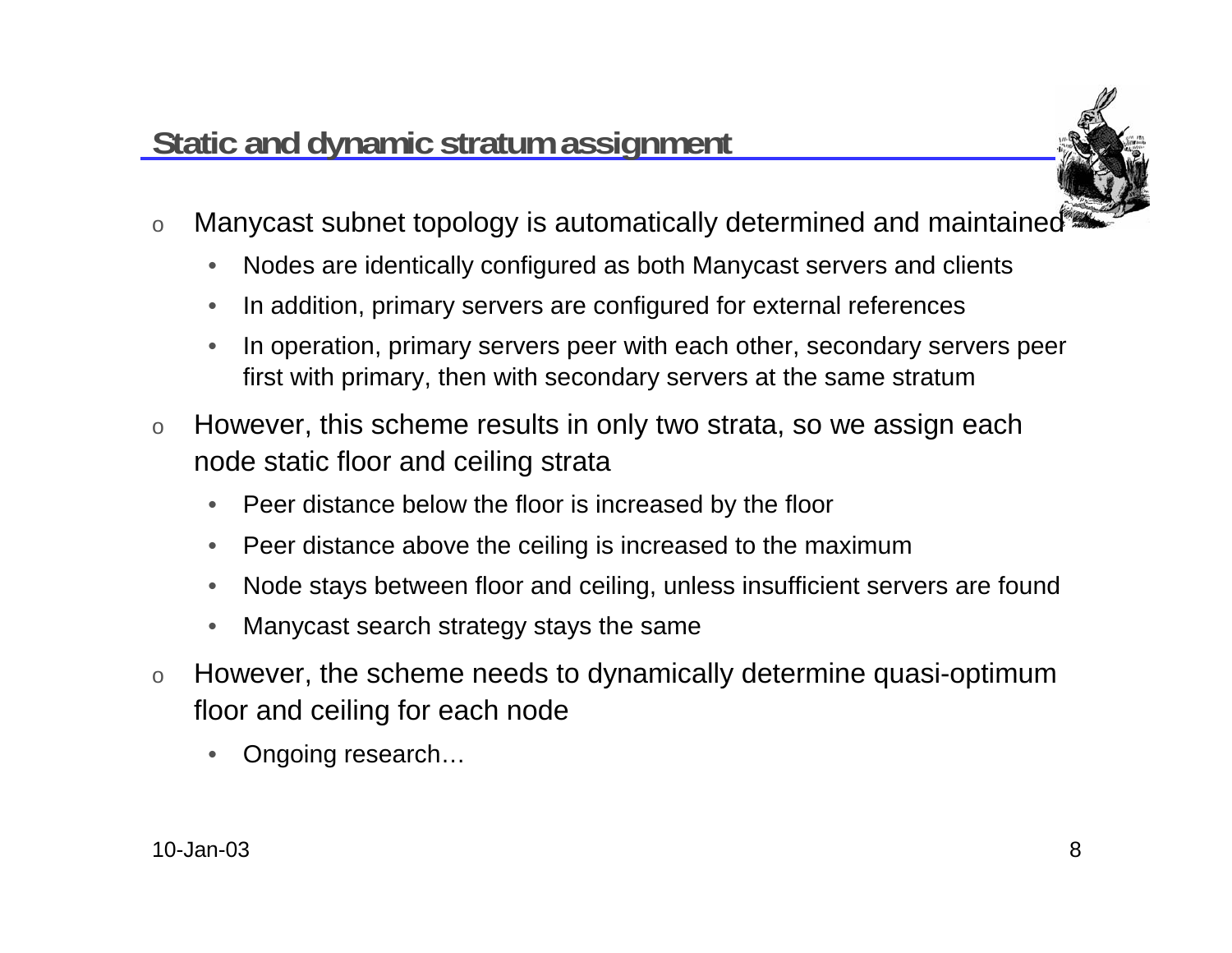

- o Autokey authentication and NTP synchronization protocols work independently for each peer
	- • Public keys and certificates are obtained and verified relatively infrequently using X.509 certificates and certificate trails
	- $\bullet$ Session keys are derived from public keys using fast algorithms
	- • Each NTP message is individually authenticated using session key and message digest (keyed MD5), but cryptographically bound do public key
- o A proventic trail is a sequence of NTP servers, each time synchronized and cryptographically verified to the next and ending on one or more trusted primary time servers
	- • NTP and Autokey run in parallel to synchronize time and construct proventic trails
	- • When both time and at least one proventic trail are verified, the peer is admitted to the population used to synchronize the system clock
- oFurther research: trust metric based on number of proventic trails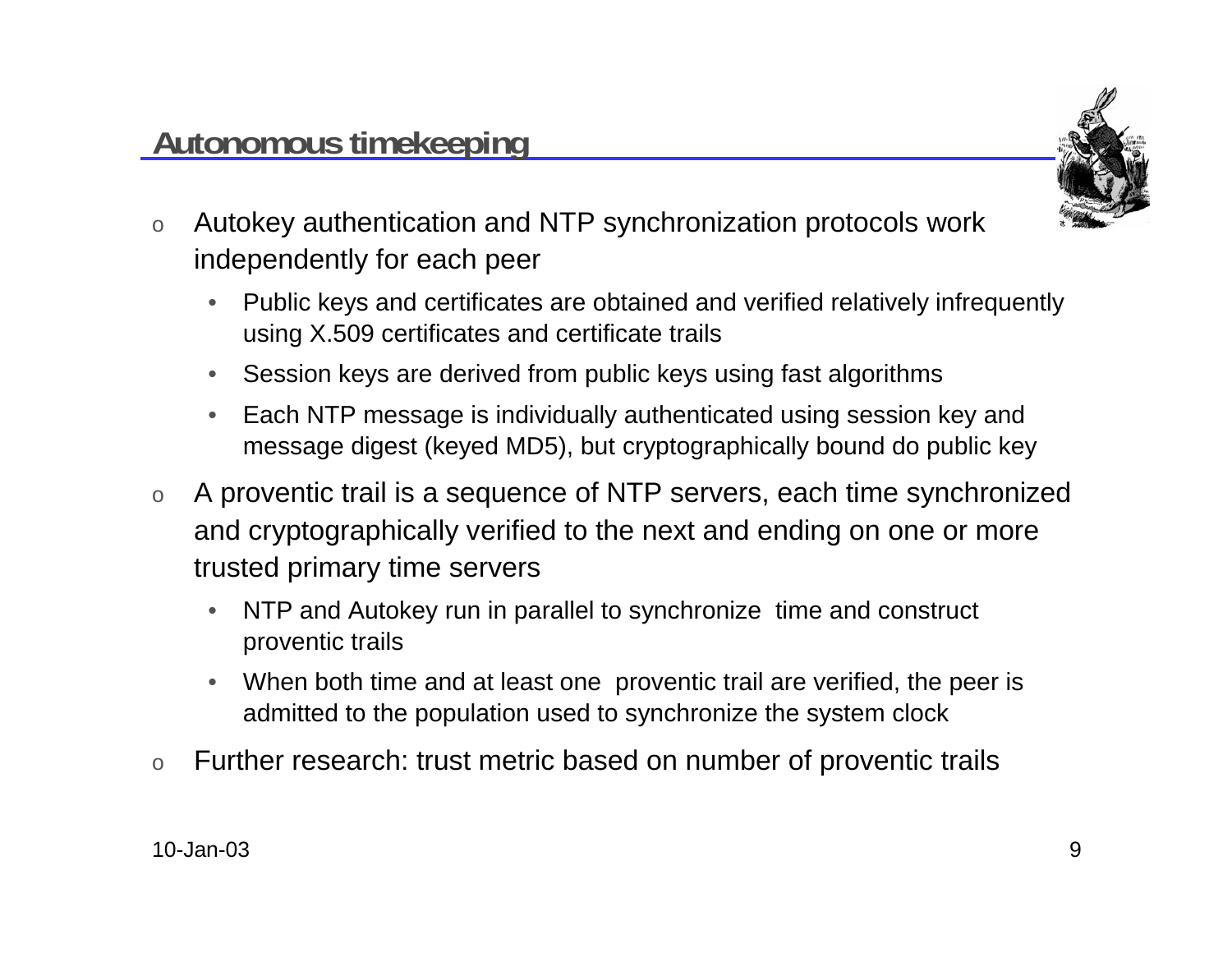# **Autokey packet format**



**VN version number (4) Strat stratum (0-15) Poll poll interval (log2) Prec precision (log2)**

**NTP Timestamp Format (64 bits)**

| Seconds (32) | <b>Fraction (32)</b> |  |
|--------------|----------------------|--|
|              |                      |  |

**Value is in seconds and fractionsince 0h 1 January 1900**

#### **NTP v4 Extension Field**

**Extension Field(padded to 32-bit boundary) Field Type Length**

**Last field padded to 64-bit boundary**

**NTP v3 and v4NTP v4 only authentication only**

**Authenticator uses MD5 cryptosum of NTP header plus extension fields (NTPv4)**

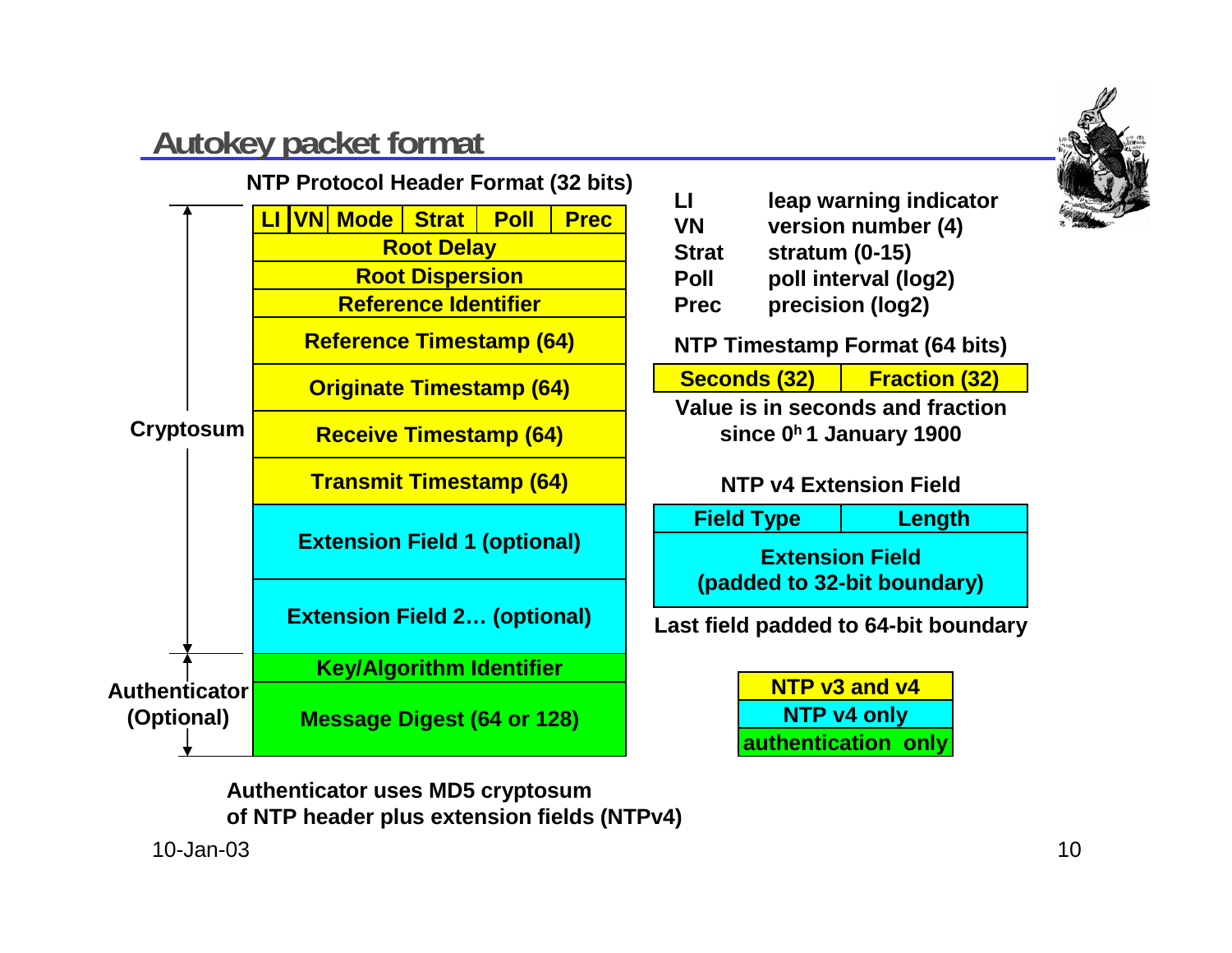

- o NTPv4 session key includes four 32-bit words; NTPv6 session key includes ten 32-bit words
- o Session key value is the 16-octet MD5 message digest of the session key
- o Key IDs have pseudo-random values and are used only once. A special key ID value of zero is used as a NAK reply
- o In any message including an extension field, the cookie has a public value (zero)
- o In other cases the cookie is a hash of the addresses and a private value encrypted by the client public key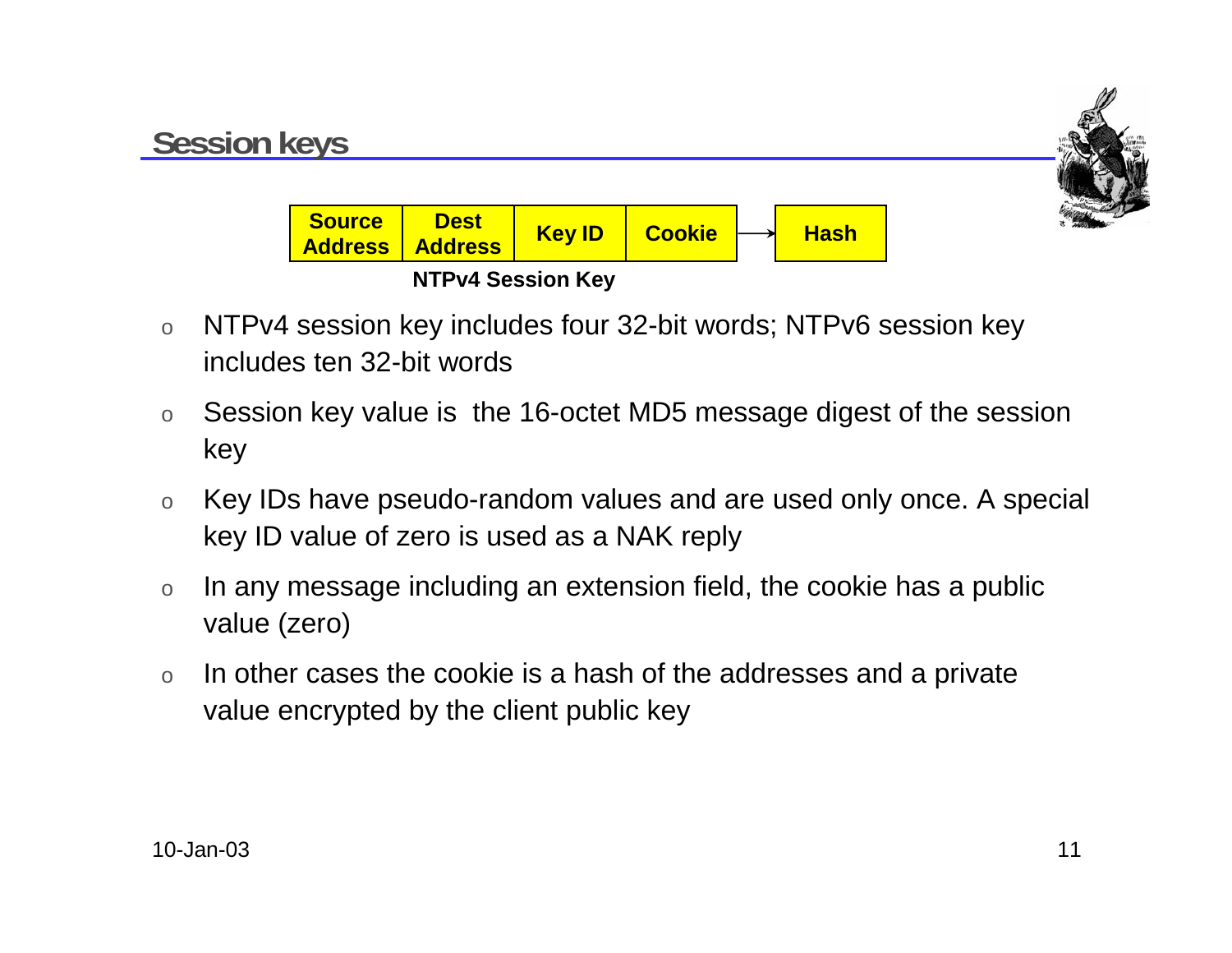

- o Server rolls a random 32-bit seed as the initial key ID and selects the cookie. Messages with a zero cookie contain only public values
- o Initial session key is constructed using the given addresses, cookie and initial key ID. The session key value is stored in the key cache
- o Next session key is constructed using the first four octets of the session key value as the new key ID. The server continues to generate the full list
- o Final index number and key ID are provided in an extension field with signature and timestamp

10-Jan-03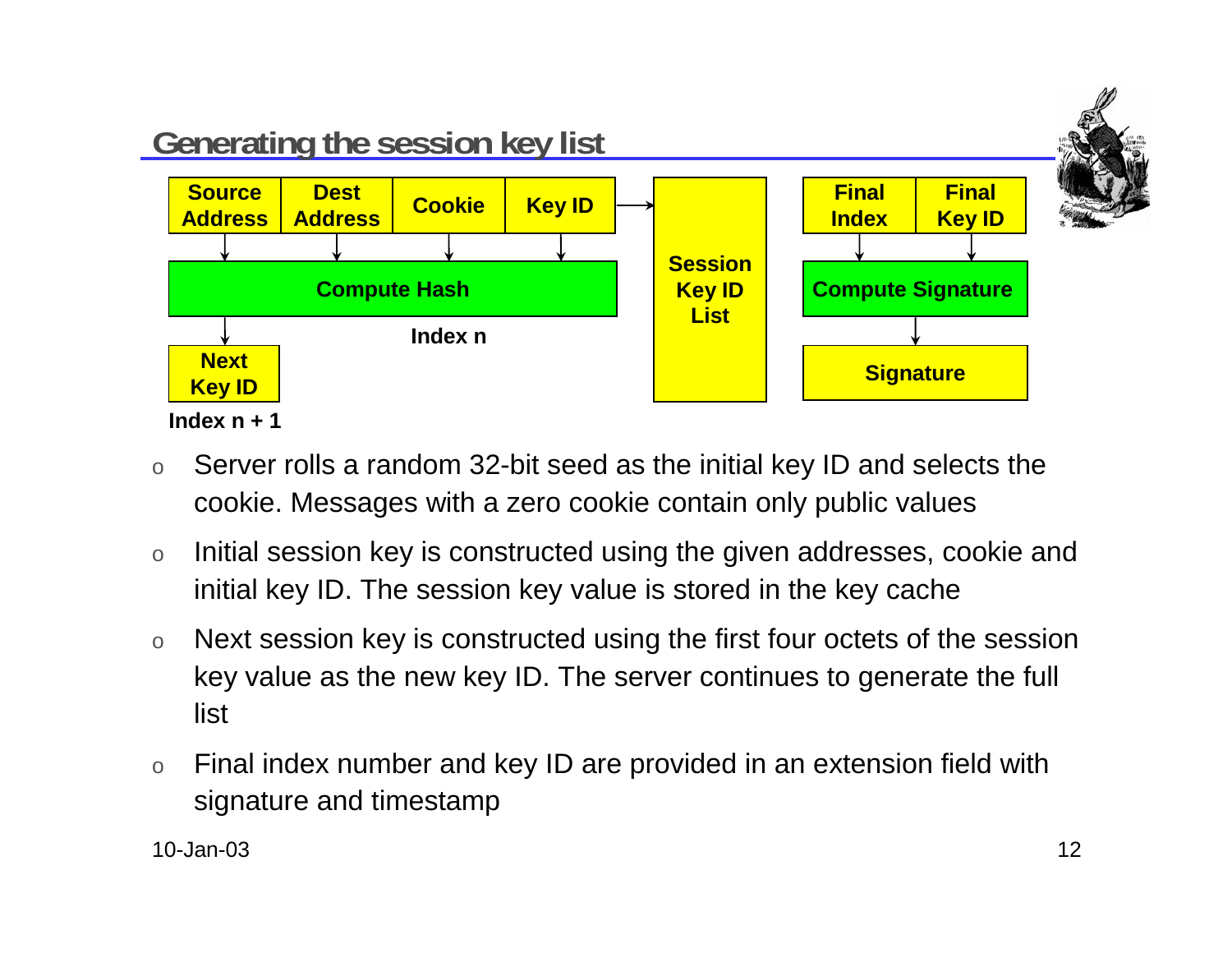

- o Message authenticator code (MAC) consists of the MD5 message digest of the NTP header and extension fields using the session key ID and value stored in the key cache.
- o Server uses the session key ID list in reverse order and discards each key value after use.
- o Extension field containing the final index, key ID and signature is included in the first message from the list.
- oExtension field can be provided upon request at any time.
- oWhen all entries in the key list are used, a new one is generated.

10-Jan-03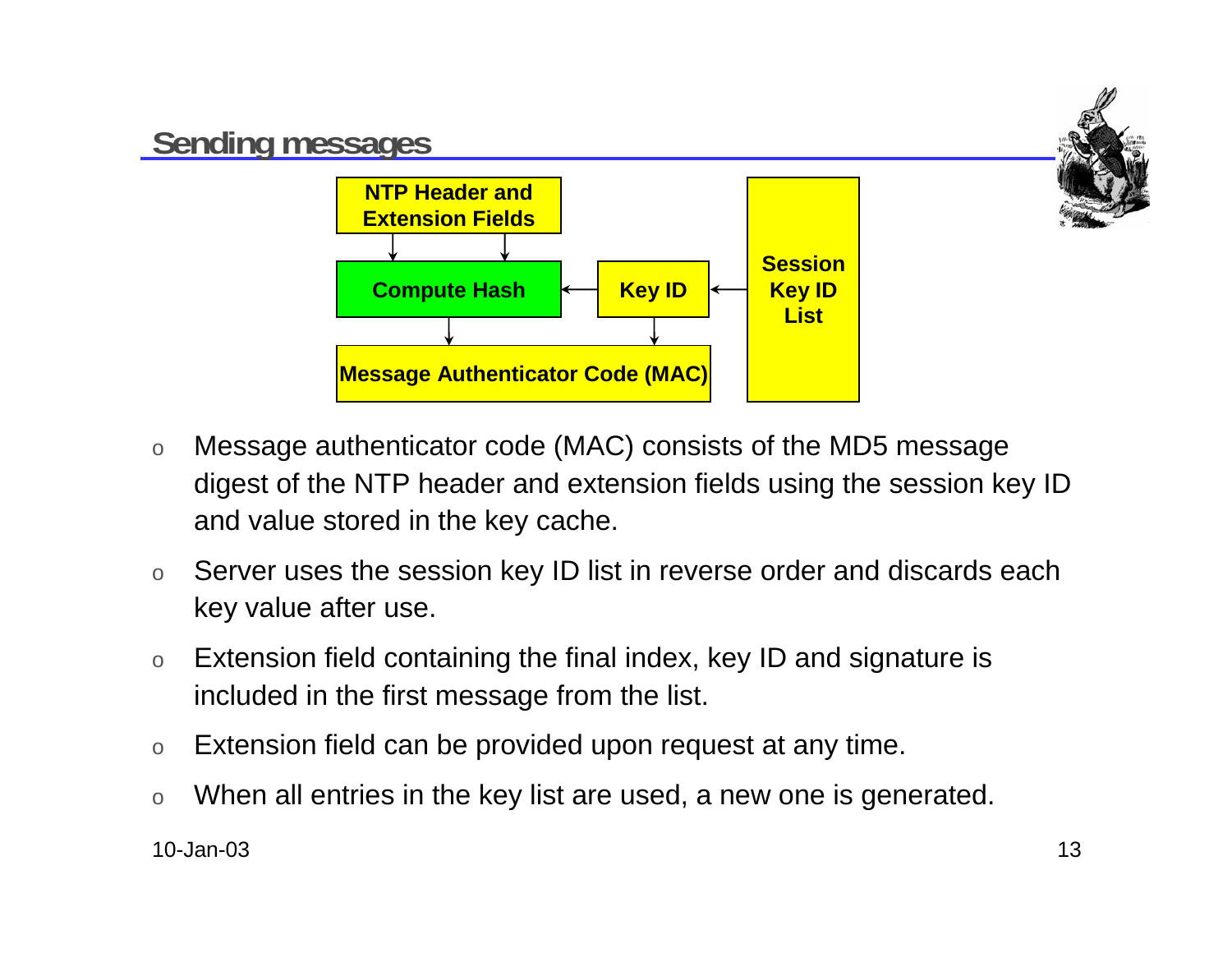

- o Intent is not to hide the message contents, just verify where it came from and that it has not been modified in transit
- o MAC message digest is compared with the computed digest of the NTP header and extension fields using the session key ID in the MAC and the key value computed from the addresses, key ID and cookie
- o If the cookie is zero, the message contains public values. Anybody can validate the message or make a valid message containing any values
- o If the cookie has been determined by secret means, nobody except the parties to the secret can validate a message or make a valid message

10-Jan-03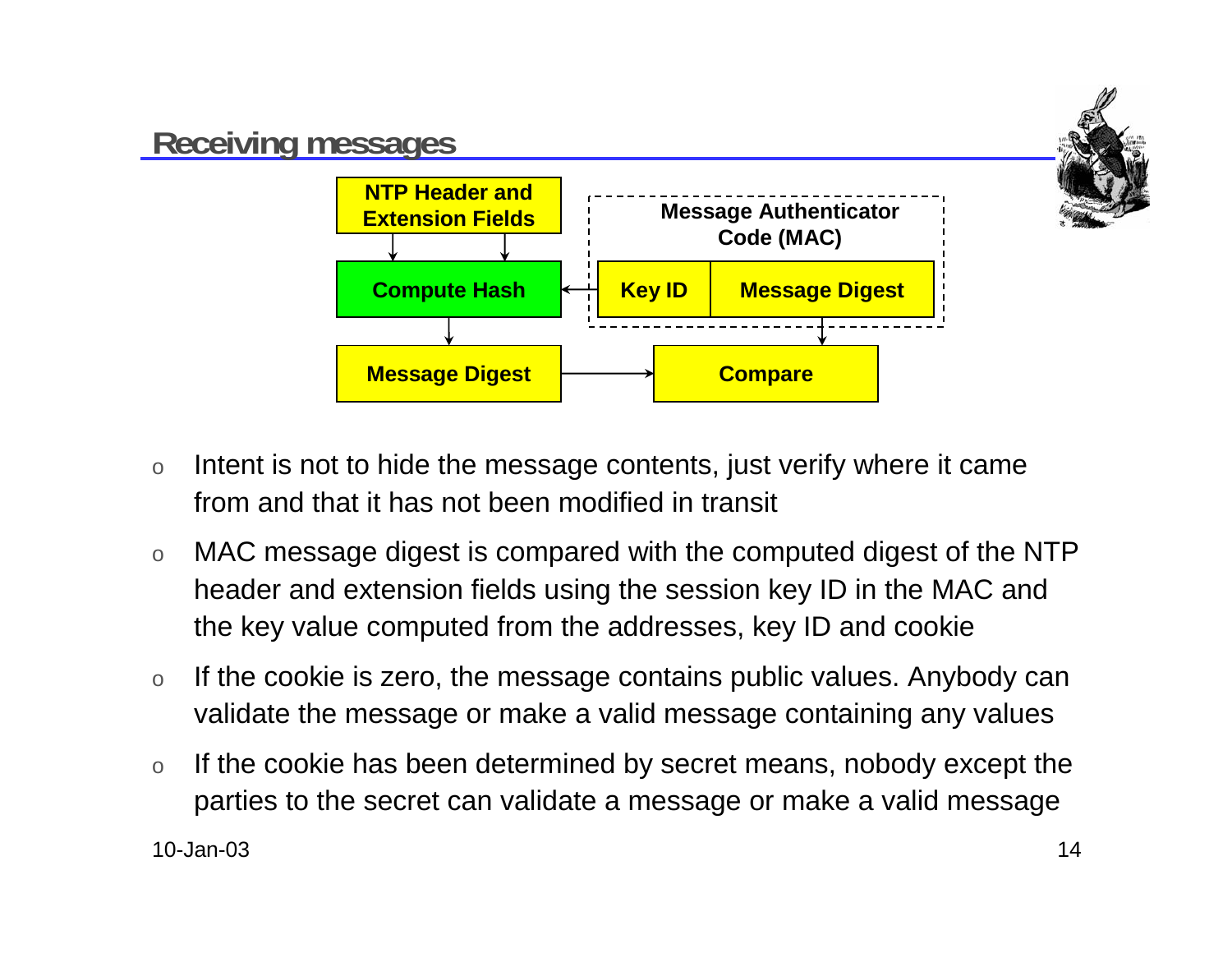## **Key management**



- o Keyspace is relatively small, so keys must be refreshed frequently.
	- $\bullet$ Keys are refreshed automatically and without management intervention
	- •Session key list is regenerated about once per hour
	- •Server private cookie is regenerated about once per day
	- • Public keys and certificates are regenerated by scripts about once per. month
	- •Autokey protocol automatically handles key refreshment and recovery
- o Autokey protocol enforces partial ordering for file creation and use
	- •NTP filestamp is appended to the name of every cryptographic data file
	- •Filestamps accompany the data as it is moved from place to place
	- •Certificate and certificate requests include filestamp as sequence number
	- • Dependency graph is created for public keys, certificates and data dependent on them
	- • By induction, the graph includes all cryptographic data in the network derived from the trusted primary servers at the root of the graph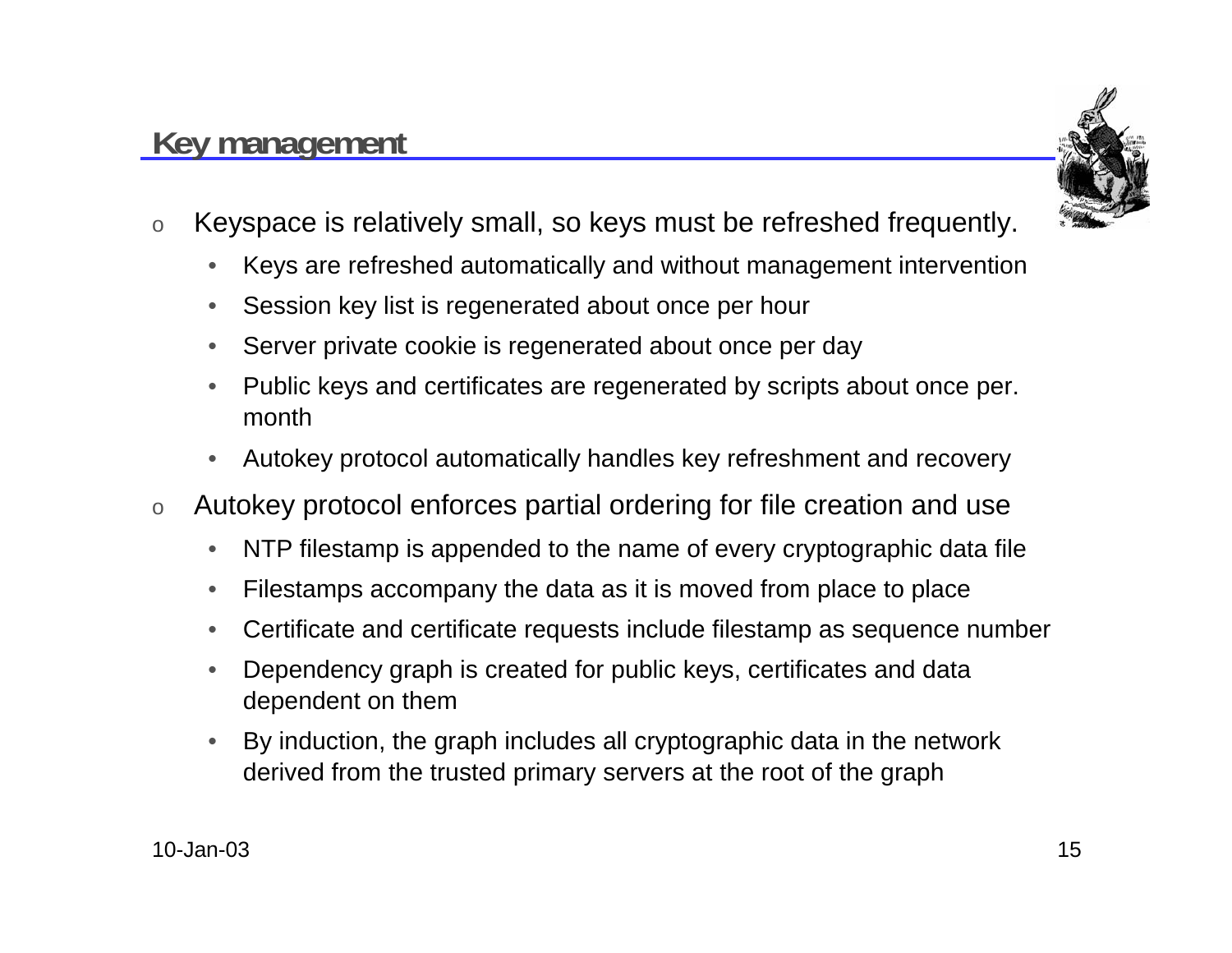# **Lessons learned**



- oAuthentication and time synchronization must presume nothing about the network other than network routing
	- $\bullet$ Authentication and time synchronization are interdependent
	- $\bullet$  Every value, public and private, in the network must have a proventic timestamp cryptographically bound to trusted time and certificate servers
	- • Key refreshment means must be an integral component of the security model and authentication scheme
- o Autonomous configuration must presume nothing about the network other than multicast routing and authentication
	- $\bullet$  Everything moves in every direction, anything can lie and everything gets old
	- • The protocols are most vulnerable to a clogging attack from the time a new player has been discovered until receiving its certificate
	- • It is really difficult to balance effective clogging defense and rapid response to topology changes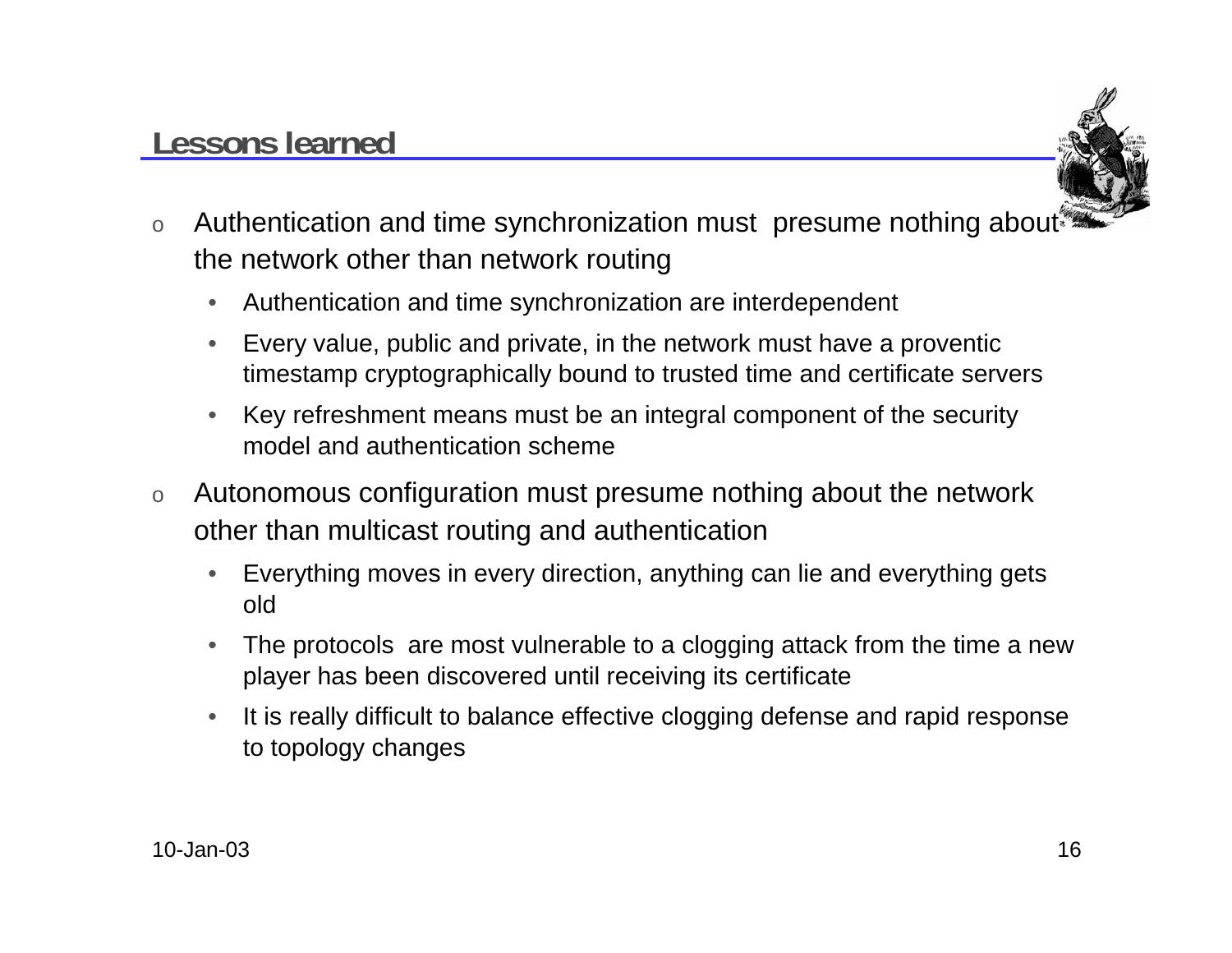

- o NTP Version 4 architecture and algorithms
	- $\bullet$ Backwards compatible with earlier versions
	- •Improved local clock model implemented and tested
	- •Multicast mode with propagation calibration implemented and tested
	- • NTP Version 4 with Manycast and Autokey is available for download from www.ntp.org
- o Manycast autonomous configuration
	- •Manycast mode with static floor/ceiling implemented and tested
	- •Deployed for UDel and CAIRN testbeds in operational environment
- o Autokey autonomous authentication
	- •Autokey protocol with self-signed certificates implemented and tested
	- • Key refreshment automated and tested under several intrusion scenarios, including replay and clogging
	- •Deployed for UDel and CAIRN testbeds in operational environment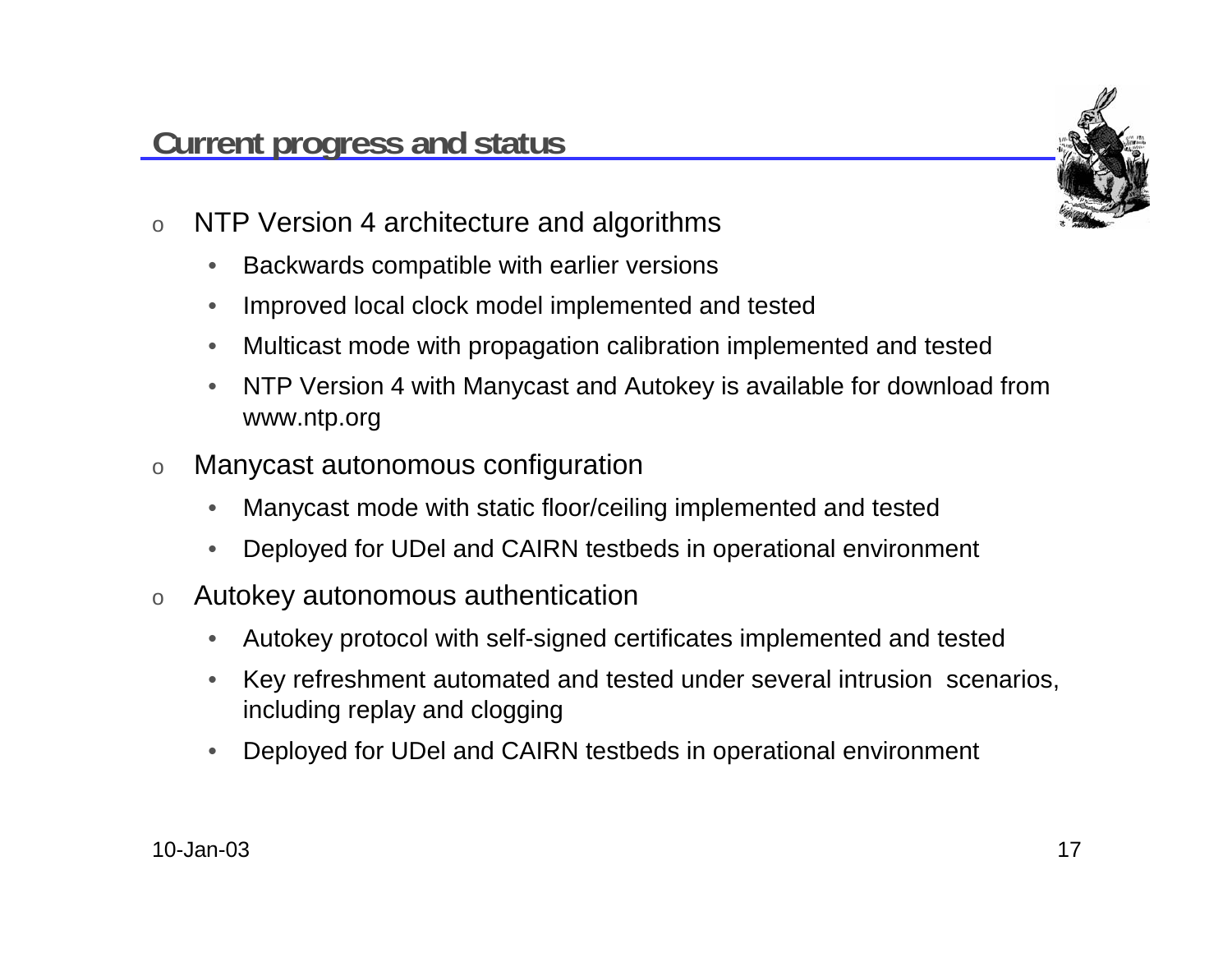# **Future plans**



- o Refine Manycast implementation in NTP Version 4
	- $\bullet$ Define dynamic floor/ceiling metric based on NTP stratum and distance
	- •Implement dynamic configuration scheme based on this metric
- o Refine Autrokey implementation in NTP Version 4
	- $\bullet$ Define multiple-component, nonbinary trust metric
	- •Implement dynamic certificate trail validation scheme based on this metric
- o Deploy, test and evaluate NTP Version 4 daemon in CAIRN testbed, then at friendly sites in the US, Europe and Asia
- o Revise the NTP formal specification and launch on standards track
	- •Participate in deployment strategies with NIST, USNO, others
	- •Prosecute standards agenda in IETF, ANSI, ITU, POSIX
- o Develop scenarios for other applications such as web caching, DNS servers and other multicast services